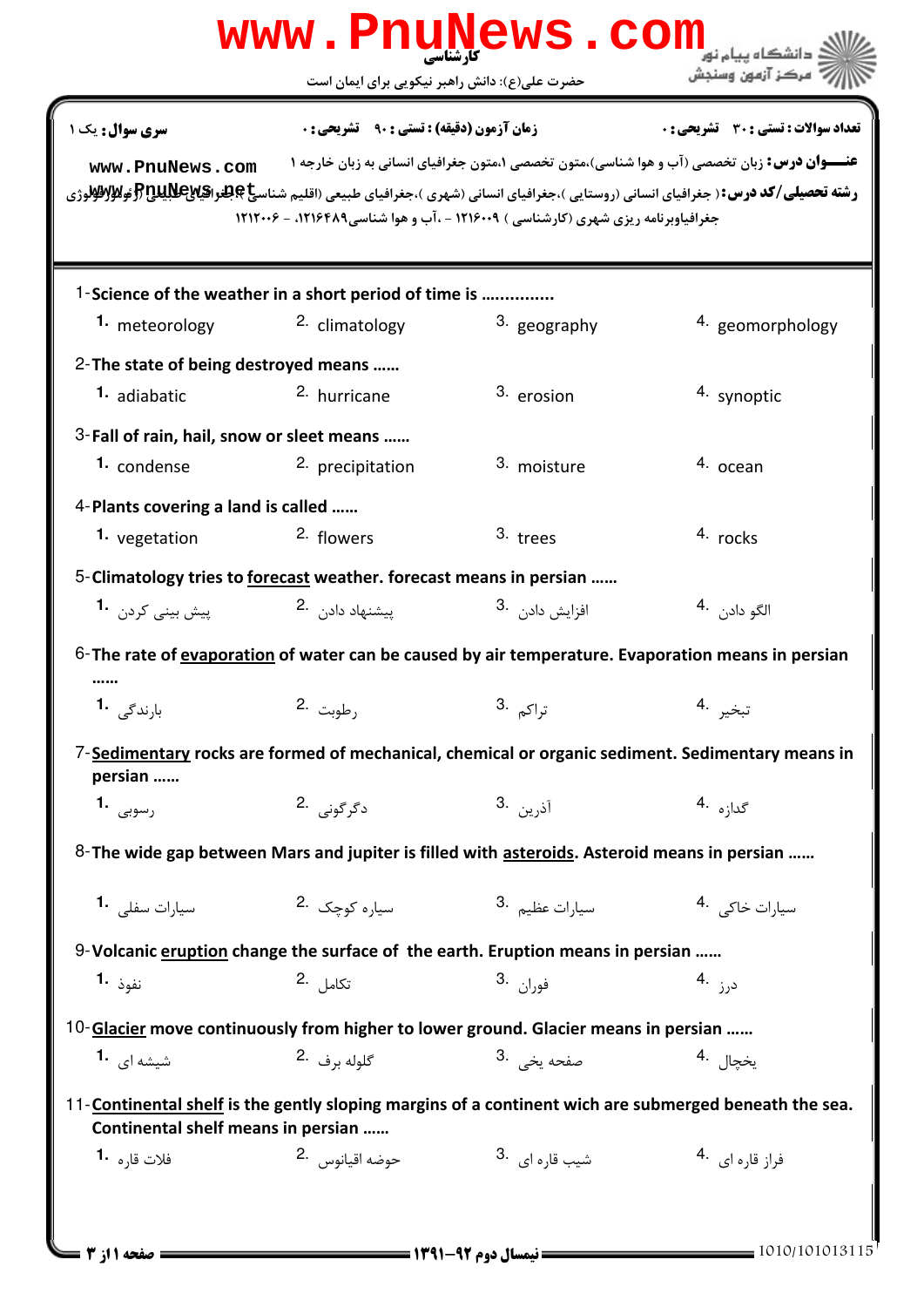|                                                                                                                          | www.PnuNews.com                                                                                                                         |                        |                                                                                                                                                                                                                                                                                                                       |  |  |
|--------------------------------------------------------------------------------------------------------------------------|-----------------------------------------------------------------------------------------------------------------------------------------|------------------------|-----------------------------------------------------------------------------------------------------------------------------------------------------------------------------------------------------------------------------------------------------------------------------------------------------------------------|--|--|
|                                                                                                                          | حضرت علی(ع): دانش راهبر نیکویی برای ایمان است                                                                                           |                        | " مرڪز آزمون وسنڊش                                                                                                                                                                                                                                                                                                    |  |  |
| سری سوال : یک ۱<br>www.PnuNews.com                                                                                       | <b>زمان آزمون (دقیقه) : تستی : 90 ٪ تشریحی : 0</b><br>جغرافیاوبرنامه ریزی شهری (کارشناسی ) ۱۲۱۶۰۰۹ - ،آب و هوا شناسی ۱۲۱۶۴۸۹، - ۱۲۱۲۰۰۶ |                        | <b>تعداد سوالات : تستی : 30 ٪ تشریحی : 0</b><br><b>عنـــوان درس:</b> زبان تخصصي (آب و هوا شناسي)،متون تخصصي ۱،متون جغرافياي انساني به زبان خارجه ۱<br>ر <b>شته تحصیلی/کد درس:</b> ( جغرافیای انسانی (روستایی )،جغرافیای انسانی (شهری )،جغرافیای طبیعی (اقلیم شناس <b>یا عِطِداقیالالیافیاللاتی او گولاواتو</b> لاروژی |  |  |
| 12- <b>Fault</b> is a fracture of the earth's crust along which displacement occur. Fault means in persian               |                                                                                                                                         |                        |                                                                                                                                                                                                                                                                                                                       |  |  |
| پر تگاه <b>-1</b>                                                                                                        | گسل . <sup>2</sup>                                                                                                                      | ديوا <sub>ر</sub> ه .3 | كانون .4                                                                                                                                                                                                                                                                                                              |  |  |
| 13-A profile of the inner earth shows its different parts. Profile means in persian                                      |                                                                                                                                         |                        |                                                                                                                                                                                                                                                                                                                       |  |  |
| نيمرخ <b>1.</b>                                                                                                          | صفحه .2                                                                                                                                 | كانو <sub>ن</sub> .3   | ریز .4                                                                                                                                                                                                                                                                                                                |  |  |
| 14- $Eddy$ is a movement of a fluid substance, particularly air and water, within a larger one. Eddy<br>means in persian |                                                                                                                                         |                        |                                                                                                                                                                                                                                                                                                                       |  |  |
| سايش 1.                                                                                                                  | تعليق 2.                                                                                                                                | رسوب 3.                | گردباد .4                                                                                                                                                                                                                                                                                                             |  |  |
| 15-When velocity of a river decreases in a channel, sediment deposits there and forms                                    |                                                                                                                                         |                        |                                                                                                                                                                                                                                                                                                                       |  |  |
| 1. abrasion                                                                                                              | $2.$ alluvium                                                                                                                           | 3. corrosion           | 4. levee                                                                                                                                                                                                                                                                                                              |  |  |
| 16- rocks of the earth's crust are under continuous attack by weathering and erosion processes.                          |                                                                                                                                         |                        |                                                                                                                                                                                                                                                                                                                       |  |  |
| $1.$ Form                                                                                                                | 2. Inner                                                                                                                                | 3. Degradation         | <sup>4.</sup> Exposed                                                                                                                                                                                                                                                                                                 |  |  |
| 17- is the location within the earth's crust where the movement of rocks begin the<br>earthquake waves.                  |                                                                                                                                         |                        |                                                                                                                                                                                                                                                                                                                       |  |  |
| 1. Focus                                                                                                                 | $2.$ Cliff                                                                                                                              | 3. Scrap               | <sup>4</sup> Epicenter                                                                                                                                                                                                                                                                                                |  |  |
| 18- is the study of earthquake waves through the layers of the earth.                                                    |                                                                                                                                         |                        |                                                                                                                                                                                                                                                                                                                       |  |  |
|                                                                                                                          | 1. Geomorphology 2. Seismograph                                                                                                         | 3. Seismology          | 4. geology                                                                                                                                                                                                                                                                                                            |  |  |
|                                                                                                                          |                                                                                                                                         |                        | 19- is the upward movement of the heated air and the downward movement of the cooler air.                                                                                                                                                                                                                             |  |  |
| 1. Convection cell                                                                                                       |                                                                                                                                         | 2. Sand dunes          |                                                                                                                                                                                                                                                                                                                       |  |  |
| 3. Coastal landscape                                                                                                     |                                                                                                                                         | 4. ice sheet           |                                                                                                                                                                                                                                                                                                                       |  |  |
| 20-  is the study of the evolution of the natural landscapes of the earth.                                               |                                                                                                                                         |                        |                                                                                                                                                                                                                                                                                                                       |  |  |
| 1. Geology                                                                                                               | <sup>2.</sup> Geomorphology                                                                                                             | 3. Pedology            | 4. Climatology                                                                                                                                                                                                                                                                                                        |  |  |
| 21-The path that the Earth follows in its revolution around the Sun is the Earth's                                       |                                                                                                                                         |                        |                                                                                                                                                                                                                                                                                                                       |  |  |
| <sup>1.</sup> diameter                                                                                                   | $2c$ cap                                                                                                                                | 3. orbit               | $4.$ gap                                                                                                                                                                                                                                                                                                              |  |  |
| 22-  is one of the solid planets of the solar system which we live on.                                                   |                                                                                                                                         |                        |                                                                                                                                                                                                                                                                                                                       |  |  |
| 1. The Earth                                                                                                             | 2. Mercury                                                                                                                              | 3. Venus               | 4. Mars                                                                                                                                                                                                                                                                                                               |  |  |
| <b>: صفحه 12; 3 ـــ</b>                                                                                                  |                                                                                                                                         |                        | 1010/101013115                                                                                                                                                                                                                                                                                                        |  |  |